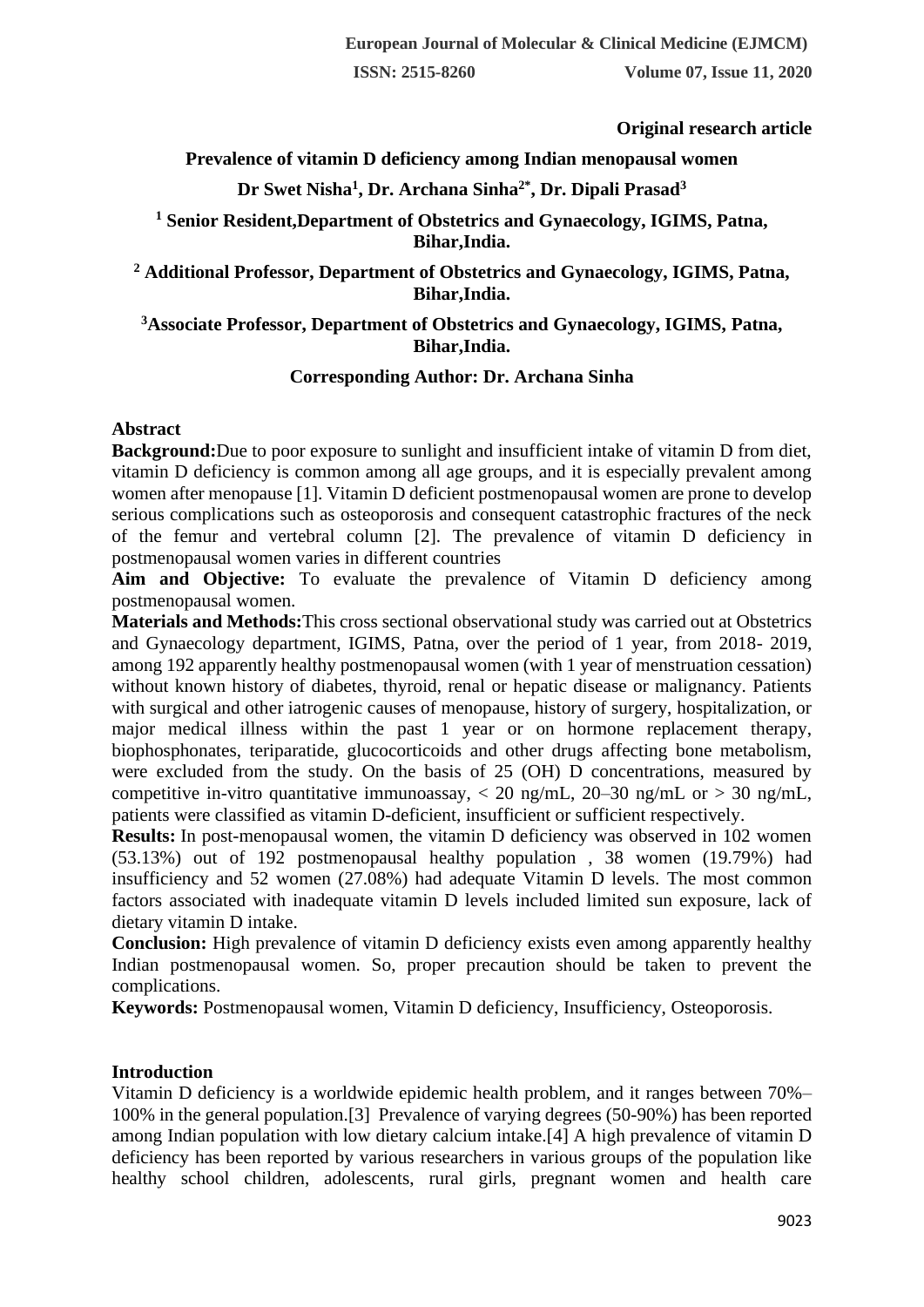**ISSN: 2515-8260 Volume 07, Issue 11, 2020**

professionals.[5,6,7] Various studies do exist reporting high prevalence of Vitamin D deficiency among postmenopausal women (PMW) from India and western world but data still remain scanty.[8,9,10,11,12] Furthermore, few epidemiological studies have shown an association of vitamin D deficiency and increased risk of chronic diseases like cardiovascular disease, type 1 and 2 diabetes (T1D, T2D), cancer, suggesting that that vitamin D deficiency not only affects musculoskeletal health but also affects a wide range of chronic diseases.[13] So, it's important to know the prevalence of vitamin D deficiency among apparently healthy postmenopausal women.

### **Materials and methods**

This cross sectional observational, 1 - year analysis, was carried out at Obstretics and Gynaecology department, IGIMS, Patna, from 2018-2019, among 192 apparently healthy postmenopausal subjects (with 1 year of menstruation cessation) without known history of diabetes, thyroid, renal or hepatic disease or malignancy. Surgical and other iatrogenic causes of menopause were excluded from the current study. Patients with history of surgery, hospitalization, or major medical illness within the past 1 year were also excluded from the study. Patients on hormone replacement therapy, biophosphonates, teriparatide, glucocorticoids and other drugs affecting bone metabolism were excluded as well. Intake of conventional calcium/vitamin D supplements was not considered an exclusion criterion. All subjects were enrolled after taking a written informed/voluntary consent.

The 25-hydroxy vitamin D [25 (OH) D] concentrations were measured by competitive in-vitro quantitative immunoassay in human serum using Elecsys & Cobas e analyzers (Roche) kit. Inter-assay Coefficient of Variability (CV) was 9.9% and intra-assay CV was 5.7% in the current analysis.The minimal detectable limit of the 25 (OH) D assay was 1.5 ng/mL.

According to recent consensus,the subjects were classified as vitamin D-deficient, insufficient or sufficient on the basis of 25 (OH) D concentrations of  $<$  20 ng/mL, 20-30 ng/mL or  $>$  30 ng/mL respectively.[14,15]

### **Statistical Analysis**

The data was categorised as mean  $\pm$  SD and N (%).

### **Results**

Total of 192 apparently healthy postmenopausal women participated in the current study. Mean age of study population was 55.13 with mean  $\pm$  SD number of menopausal symptoms were  $3.160 \pm 1.17$ . The most common menopausal symptoms in the current study are depicted in the following table.

|  |  |  |  | Table 1: Profile of the study population |
|--|--|--|--|------------------------------------------|
|--|--|--|--|------------------------------------------|

| <b>Study Parameters</b>                                |  |  |  |
|--------------------------------------------------------|--|--|--|
| $N=192$                                                |  |  |  |
| Mean Age of study Population=55.13                     |  |  |  |
| Urban:Rural= 130 (67.71%):62 (32.29%)                  |  |  |  |
| Mean Number of Symptoms: $3.160 \pm 1.17$              |  |  |  |
| <b>Most Common Symptoms</b>                            |  |  |  |
| Fatigue, rheumatic pain, lack of energy= 37.5%         |  |  |  |
| No Symptoms = $31.77\%$                                |  |  |  |
| Urogenital Symptoms= 17.71%                            |  |  |  |
| Cold hand and feet = $17.71\%$                         |  |  |  |
| Sweats, Irritability, Weight gain, Nervousness= 13.02% |  |  |  |
| Palpitation of heart, anxiety, insomnia= 11.98%        |  |  |  |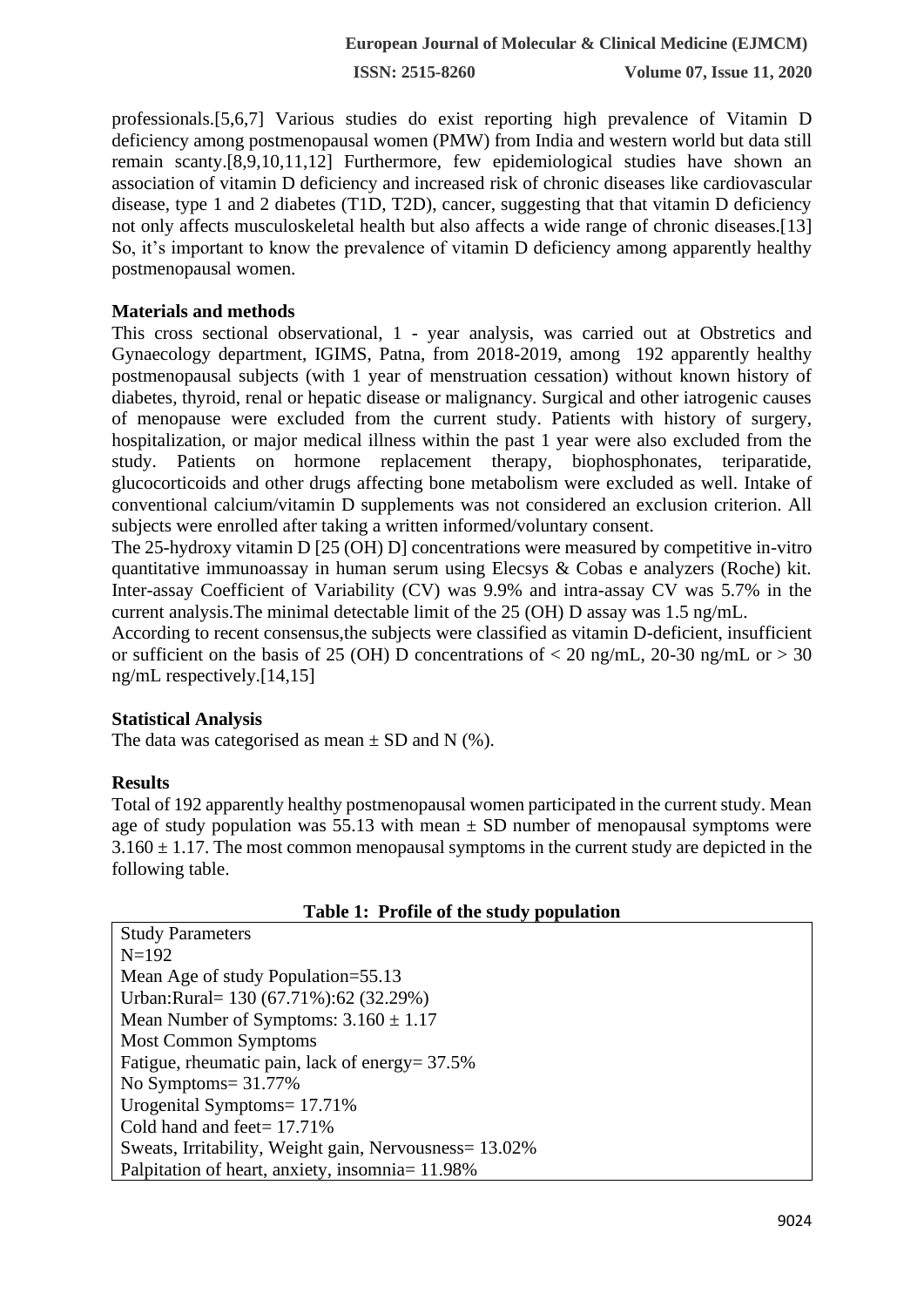**ISSN: 2515-8260 Volume 07, Issue 11, 2020**

Mean Vitamin D level of total population= 25.91 ng/ml Vitamin D status of the study population Deficiency < 20 ng/ml =  $102 (53.13%)$ Insufficiency 20-30 ng/ml = 38 (19.79%) Adequacy =  $52 (27.08%)$ 

Mean vitamin D levels of the study population was 25.91 ng/ml. 53.13% of the population had vitamin D deficiency, 19.79% had insufficiency and 27.08% had adequate vitamin D levels.

### **Discussion**

Vitamin D deficiency is a worldwide pandemic, with a prevalence of 70%–100% in the general population both in rural and urban populations and across all socioeconomic strata.[3] Previous studies have also reported very high prevalence of vitamin D deficiency among postmenopausal women from western world and India.[8,9,10,11,12] In Europe, a study carried among women aged over 80 years showed, the prevalence of 25 (OH) D inadequacy was 80.9% and 44.5% when considering cut-offs of 75 and 50 nmol/L, respectively.[8] Results of a study among urban central south Chinese postmenopausal women showed 72.1% women to be vitamin D deficient  $[25 (OH) D < 50$  nmol/L]. [16] One of the recent Indian study also showed that Vitamin D deficiency was seen in 83.7% of the subjects ( $\leq$  20 ng/mL) at baseline among Indian postmenopausal women.[17] Another study showed that about 82% of the study group had varying degrees of low 25 (OH) D levels among Indian postmenopausal women who were having insufficient calcium and high phytate diet. [9] 25 (OH) D deficiency ( $\lt$  20 ng/ml), insufficiency (20–30 ng/ml) and replete states ( $>$  30 ng/ml) were seen in 76%, 16.5%, 7.5% vs 70%, 23% and 7% respectively, when women of reproductive age group were compared with postmenopausal group.[18] Unlike our study, postmenopausal women with established osteoporosis, showed serum vitamin D to be deficient in two third of patients.[19] Thus, prevention and early detection of hypovitaminosis D is the key factor to reduce the incidence of osteoporosis among postmenopausal women. One study suggested that vitamin D deficiency is a potential risk factor for obesity and development of insulin resistance leading to type 2 Diabetes Mellitus.[20] Another study showed no correlation between serum 25 (OH) D level with markers of insulin resistance (IR) in postmenopausal Indian women.[17] Chacko SA *et al*.,[21] showed that higher serum 25 (OH) D concentrations may be inversely associated with metabolic syndrome, adiposity, triglycerides, and triglyceride: high-density lipoproteins (HDL) cholesterol ratio but were not associated with low-density lipoproteins (LDL) and HDL cholesterol, insulin and glucose in postmenopausal women. Thus, serum 25(0H) D levels affect not only skeletal system but also overall well being of women and it's level should be normal for having good health. Sample size of the study is too small to generalize results of the study to apparently healthy postmenopausal Indian population. However, it addresses a major nutrition related health problem in apparently healthy postmenopausal Indian population, which needs attention.

## **Conclusion**

High prevalence of vitamin D deficiency exists even among apparently healthy postmenopausal Indian women. So, it's very important to prevent and treat the hypovitaminosis D, to prevent the complications in old age population.

#### **Footnotes**

#### **Source of Support:** None

**Conflict of Interest:** None declared.

#### **References**

1. Cheng TY, Millen AE, Wactawski-Wende J, et al. Vitamin D intake determines vitamin d status of postmenopausal women, particularly those with limited sun exposure. *J*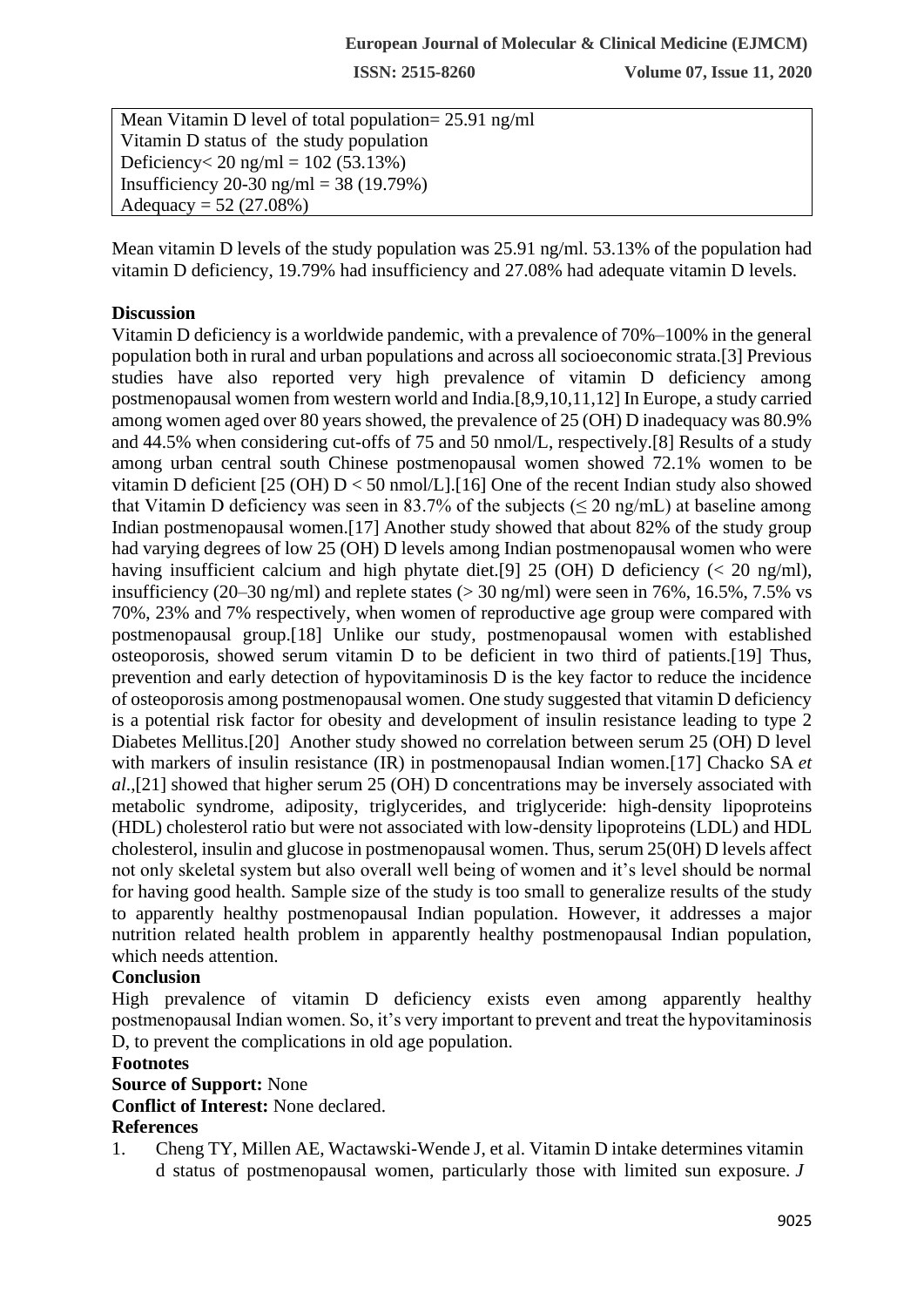*Nutr.* 2014;144:681–689.

- 2. Bilezikian JP. Primary hyperparathyroidism. *J ClinEndocrinolMetab.* 2018;103::3993– 4004.
- 3. G R, Gupta A. Vitamin D deficiency in India: Prevalence, causalities and interventions. *Nutrients.* 2014;6:729–75.
- 4. Harinarayan CV, Joshi SR. Vitamin D status in India--Its implications and remedial measures. *J Assoc Physicians India.* 2009;57:40–8.
- 5. Marwaha RK, Sripathy G. Vitamin D and bone mineral density of healthy school children in northern India. *Indian J Med Res.* 2008;127:239–44.
- 6. Khadilkar AV. Vitamin D deficiency in Indian adolescents. *Indian Paediatr.* 2010;47:7567.
- 7. Sahu M, Bhatia V, Aggarwal A, Rawat V, Saxena P, Pandey A, et al. Vitamin D deficiency in rural girls and pregnant women despite abundant sunshine in northern India. *ClinEndocrinol (Oxf)* 2009;70:680–4.
- 8. Bruyère O, Slomian J, Beaudart C, Buckinx F, Cavalier E, Gillain S, et al. Prevalence of vitamin D inadequacy in European women aged over 80 years. *Arch GerontolGeriatr.* 2014;59:78–82.
- 9. Harinarayan CV. Prevalence of vitamin D insufficiency in postmenopausal south Indian women. *Osteoporosis Int.* 2005;16:397–402.
- 10. Paul TV, Thomas N, Seshadri MS, Oommen R, Jose A, Mahendri NV. Prevalence of osteoporosis in ambulatory postmenopausal women from a semiurban region in Southern India: A relationship to calcium nutrition and vitamin D status. *EndocrPract.* 2008;14:66571.
- 11. Kalra S, Kalra B, Sachin Kumar, Khandelwal SK. Vitamin D deficiency in healthy postmenopausal women in Haryana. *World J Life Sci Med Res.* 2011;1:11–5.
- 12. Leblanc ES, Desai M, Perrin N, Wactawski-Wende J, Manson JE, Cauley JA, et al. Vitamin D levels and menopause-related symptoms. *Menopause.* 2014.
- 13. Griz LH, Bandeira F, Gabbay MA, Dib SA, Carvalho EF. Vitamin D and diabetes mellitus: An update 2013. *Arq Bras EndocrinolMetabol.* 2014;58:1–8.
- 14. Dawson-Hughes B, Heaney RP, Holick MF, Lips P, Meunier PJ, Vieth R. Estimates of optimal vitamin D status. *Osteoporos Int.* 2005;16:713–6.
- 15. Hollis BW. Circulating 25-hydroxyvitamin D levels indicative of vitamin D sufficiency: Implications for establishing a new effective dietary intake recommendation for vitamin D. *J Nutr.* 2005;135:317–22.
- 16. Li S, Ou Y, Zhang H, Zhang Z, Zhou H, Liu L, et al. Vitamin D status and its relationship with body composition, bone mineral density and fracture risk in urban central south chinese postmenopausal women. *Ann NutrMetab.* 2014;64:13–9.
- 17. Agarwal N, Mithal A, Dhingra V, Kaur P, Godbole MM, Shukla M. Effect of two different doses of oral cholecalciferol supplementation on serum 25-hydroxy-vitamin D levels in healthy Indian postmenopausal women: A randomized controlled trial. *Indian J EndocrinolMetab.* 2013;17:883–9.
- 18. Harinarayan CV, Sachan A, Reddy PA, Satish KM, Prasad UV, Srivani P. Vitamin D status and bone mineral density in women of reproductive and postmenopausal age groups: A cross-sectional study from south India. *J Assoc Physicians India.* 2011;59:698–704.
- 19. Narula R, Tauseef M, Ahmad IA, Agarwal K, Ashok A, Anjana A. Vitamin d deficiency among postmenopausal women with osteoporosis. *J ClinDiagn Res.* 2013;7:336–8.
- 20. Grineva EN, Karonova T, Micheeva E, Belyaeva O, Nikitina IL. Vitamin D deficiency is a risk factor for obesity and diabetes type 2 in women at late reproductive age. *Aging (Albany NY)* 2013;5:575–81.